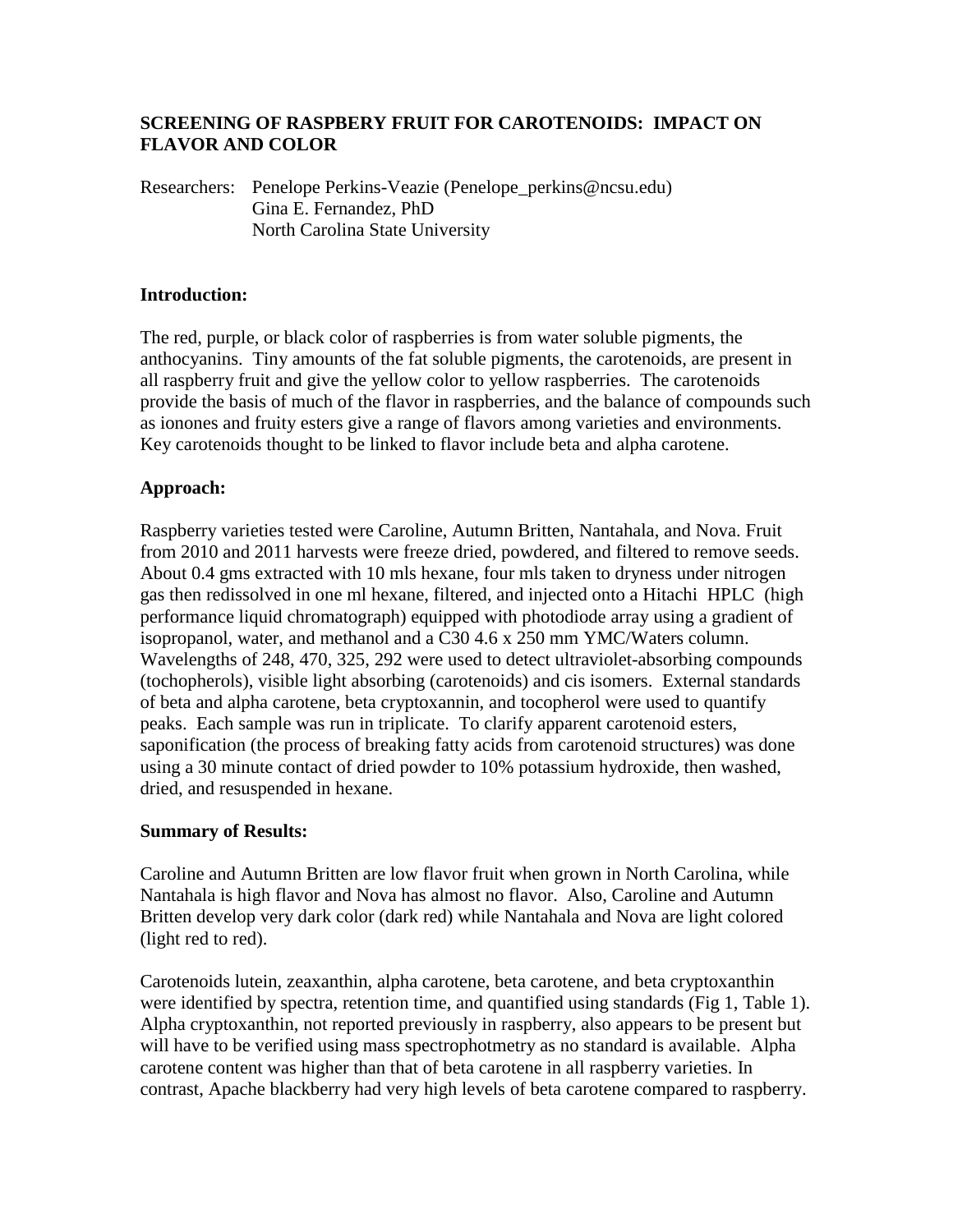Both alpha and beta carotene were low in Nova raspberry. Nova had a number of peaks in the non polar area of separation, which, when saponified, were found to be esters of alpha and beta carotene and tentatively, alpha and beta cryptoxanthin (Figs 2,3). This accumulation indicates that Nova can synthesize and hold onto carotenoids, but may accumulate less carotenoids than the other raspberries.

The low levels of alpha and beta carotene in Nantahala, a high flavor raspberry, compared to the carotenes in the low flavor Caroline and Autumn Britten may indicate that Nantahala is converting these carotenes into the ionone flavor compounds at a faster rate than the other varieties.

While alpha and beta carotene are the basis of strong flavor impact compounds of alpha and beta ionones, the other carotenoids (lutein, alpha and beta cryptoxanthin isoprenoids) provide grassy notes. We have not finished looking at raspberries of the same varieties grown under differing environments; we may find that isoprenoids become more concentrated with heat.

# **Conclusions:**

In this project, we were able to quantify carotenoids in four raspberry varieties. We have developed a protocol that can be used to follow raspberry carotenoids in selections of interest, and believe that the carotenoid profiles in raspberry will lead to a much more complete picture of how genetic and environmental changes affect raspberry flavor.

| Raspberry            |        | $a-$     | h-       | total       |
|----------------------|--------|----------|----------|-------------|
| variety              | Lutein | carotene | carotene | carotenoids |
| <b>Nova</b>          | 13.89  | 3.42     | 1.42     | 18.73       |
| A. Britten           | 64.55  | 41.09    | 18.49    | 124.13      |
| Caroline             | 91.08  | 46.99    | 21.44    | 159.51      |
| Nanatahala<br>Apache | 29.27  | 21.31    | 8.68     | 59.26       |
| blackberry           | 27.79  | 19.17    | 137.17   | 184.13      |

Table 1. Carotenoids quantified in raspberry and blackberry from freeze dried berries with seeds removed (units as micrograms per 100 gms dry weight).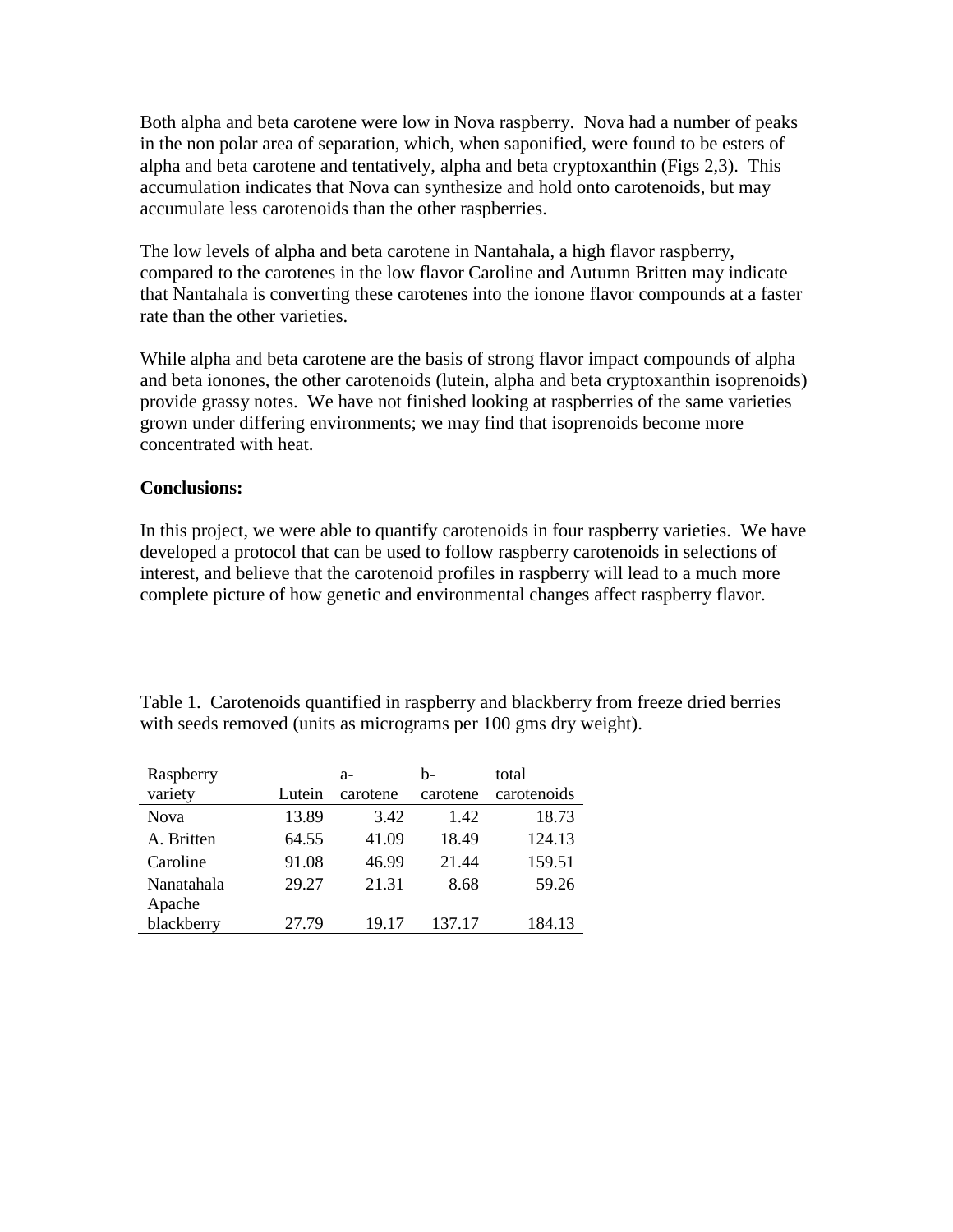Figure 1. 'Nantahala' HPLC profile



**Peak:**

- **Lutein**
- **Zeaxanthin**
- **a-cryptoxanthin**
- **a-carotene**
- **a-carotene ester**
- **b-carotene**
- **lutein ester**